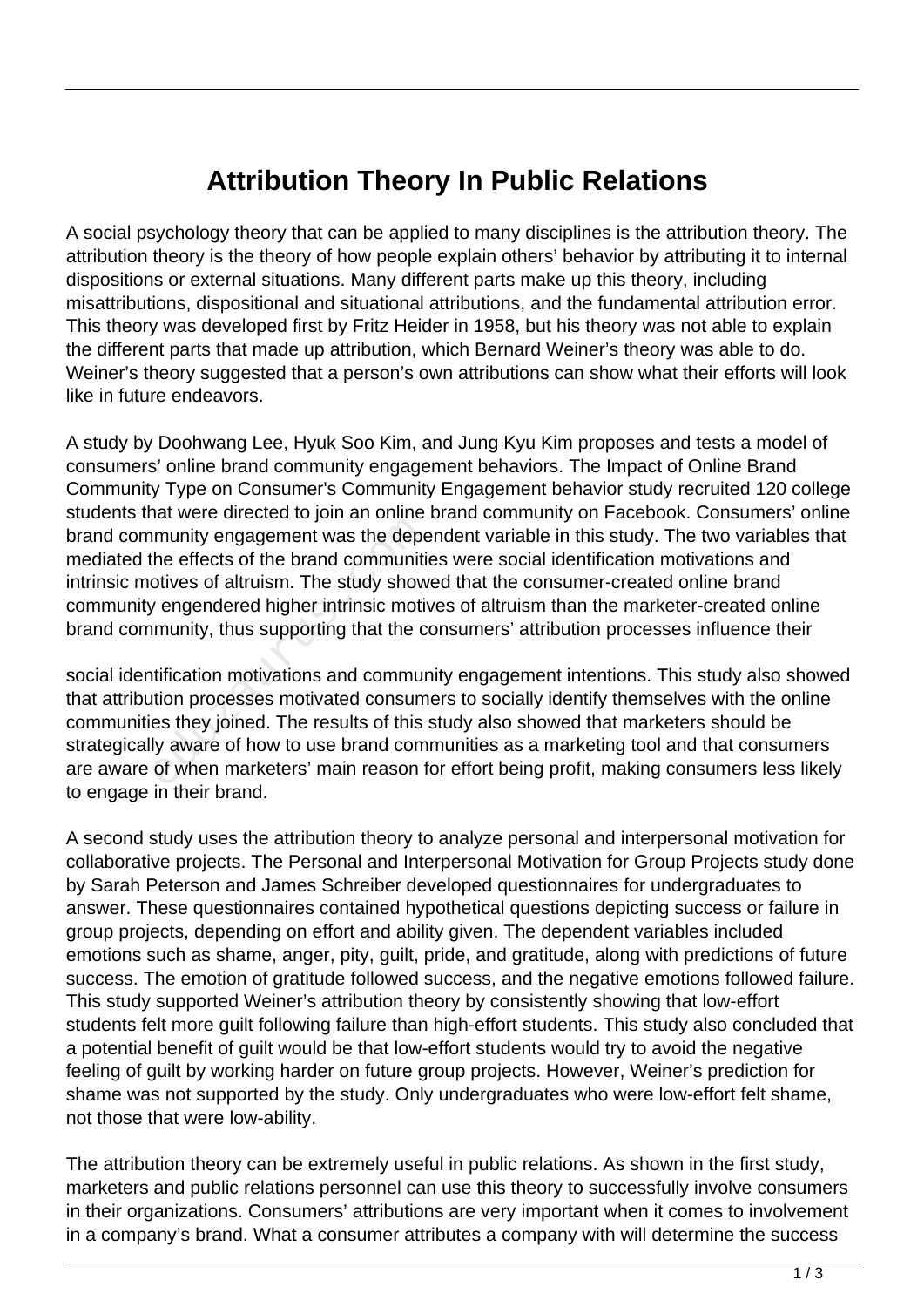of a public relations campaign. PR campaigns target specific groups of people with which they believe they will have the most success. The attribution theory can be useful when PR personnel is developing a campaign. Researching what the campaign's target market can positively attribute to their brand will give a higher chance of the campaign being successful. As shown in the first study, when consumers attributed the efforts made in the online community as profit-driven, they became less likely to engage in the brand. If a company were to show that its efforts were driven towards the satisfaction of the consumers, potential customers will be more likely to involve themselves with the brand. By attributing these efforts to the happiness of the customer, the consumer will feel that their emotions are being valued over the profit the campaign brings in. The attribution theory can help public relations personnel better develop their campaigns and create them in a way to gain an increased number of involved consumers.

The attribution theory can also be used in public relations to help PR personnel better understand their target markets, and why they are reacting to their campaigns in particular ways. The attribution theory has two subtypes: dispositional and situational. Public relations teams can look at these two subtypes to determine why or why not a campaign was successful with their chosen target market. Using dispositional attribution, PR teams can look at consumers' traits, and determine how these traits enhance or hinder the efforts of their campaigns. Once a PR team explores the traits of their target market, their campaign can be catered to these specific traits to increase the probability of the campaign being successful. PR teams can also use the situational subtype to try to develop a likely successful campaign. The situations a target market may be facing can determine their view on a PR team's campaign. How successfully a campaign is received by a consumer can have to do with the consumer's current situation. When target markets are developed, PR teams look at all of the statistics regarding that market, and commonalities the people in that market share. These statistics should provide PR teams with the information to decide how, where, and when to deliver their campaigns. All three of these variables can control how effectively the campaign is received by the target market. Marketing campaigns to the dispositions and situations of the campaign's target market will increase the chances of the said campaign being effective. s' traits, and determine how these<br>s. Once a PR team explores the traces the specific traits to increase the<br>also use the situational subtype to<br>a target market may be facing can<br>essfully a campaign is received by<br>uation.

I chose to explore the attribution theory because of how applicable it is. It can be used in many different respects and can be used to explore and explain behavior, which is the part of psychology that interests me the most. While researching studies that used this theory, I found many different fields in which it had been used, ranging from perceptions of mental health to sales. My major is public relations, so that is why I chose to explore how the attribution theory has been and can be used in this field. I would like to work on a public relations team one day, and I believe knowing how this theory works can be incredibly important in the process of creating a successful PR campaign. I believe this theory can help PR teams have a better understanding of the people they are marketing to. If these teams can manipulate the attributions associated with their brand positively with their target markets, it will likely have a positive effect on the success of the campaign. By looking at the behavior of the people they are marketing to, along with these people's dispositions and situations. Looking further into their target market's traits and the situations they are facing can also help create a more successful campaign.

I had originally known that the attribution theory could be applied to multiple things, I learned while researching that it can be applied to almost anything. There was an abundant amount of studies that used this theory to test hypotheses', but I didn't realize how much this theory could intertwine with other disciplines of psychology. I saw studies that used the attribution theory to